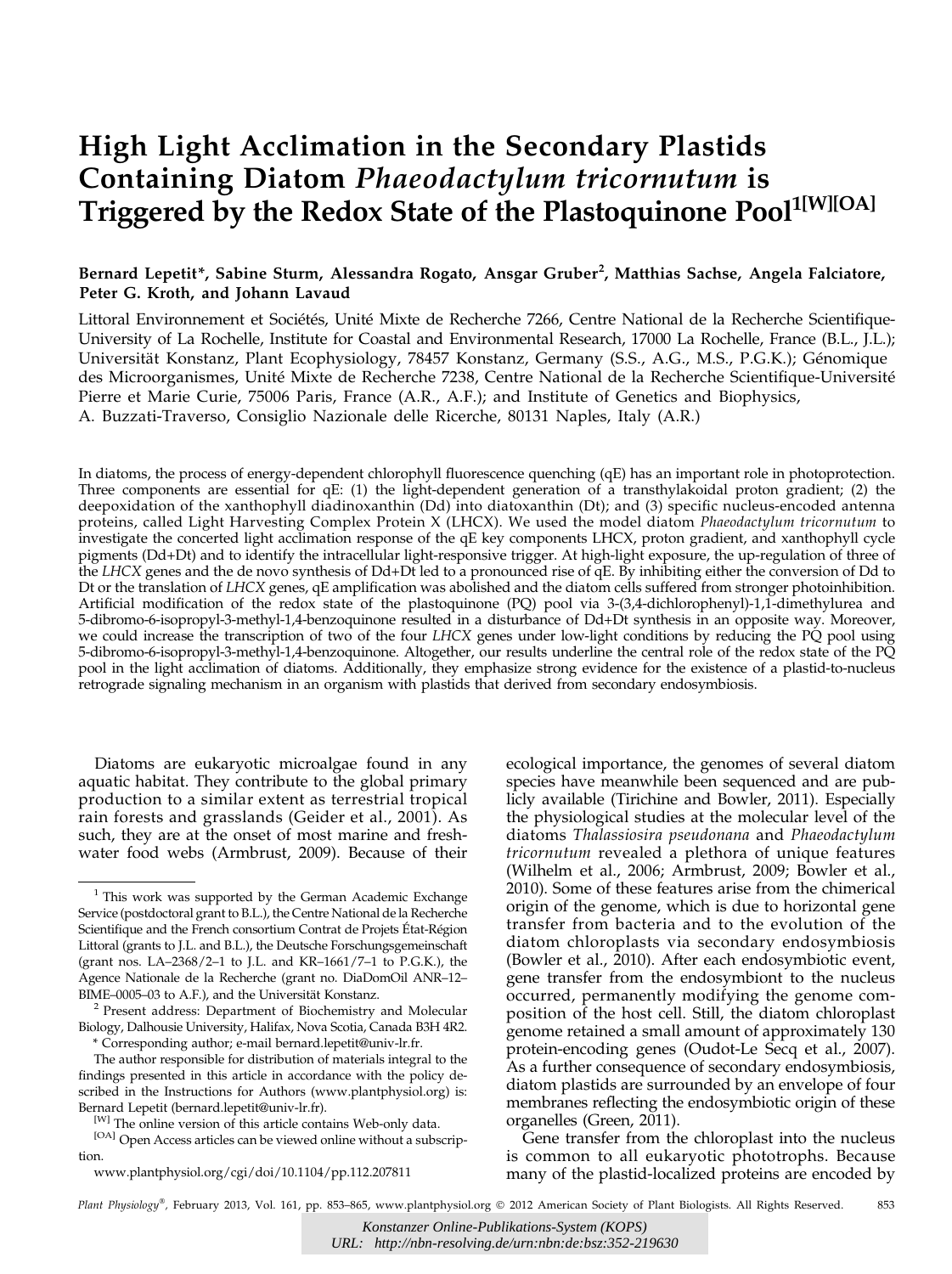the nuclear genome and because most of the plastid protein complexes are chimeras of nucleus- and plastid-encoded proteins, both the plastidic and nuclear gene expression as well as the respective protein import into the plastids require a fine-tuned regulation (Allen et al., 2011). Thus, anterograde (nucleus-toplastid) and retrograde (plastid-to-nucleus) signaling pathways are widespread processes to coordinate gene expression in green algae and land plants (Kleine et al., 2009). The control of photosynthetic gene expression and enzyme activity is coordinated by a number of molecular triggers, including photosynthetic metabolites, hormones, chlorophyll and carotenoid biosynthesis precursors, photoreceptors, stress-generated reactive oxygen species (ROS), and soluble redoxactive compounds (Kleine et al., 2009; Pfannschmidt, 2010; Foyer et al., 2012). A further important signaling trigger is the redox state of the plastoquinone (PQ) pool of the plastid electron transport chain. Besides its well-known involvement in the irradiance-dependent regulatory process of state transitions in green microalgae and plants, it has a key role for the regulation of both chloroplast and nuclear gene expression under light-changing conditions (Pfannschmidt, 2003). In diatoms, the involvement of photoreceptors in photosynthetic regulatory processes has been revealed recently (Depauw et al., 2012), while redox regulation via thioredoxins seems to be of minor importance for the regulation of the Calvin cycle (Kroth et al., 2008), even if thioredoxins may control the activity of carboanhydrases in the pyrenoid (Kikutani et al., 2012). The redox state of the PQ pool is of crucial importance in several photosynthetic regulatory processes, such as the PSII electron cycle (Onno Feikema et al., 2006; Lavaud et al., 2007), nonphotochemical fluorescence quenching (NPQ; Lavaud, 2007; Lavaud et al., 2007), and chlororespiration (Caron et al., 1987; Dijkman and Kroon, 2002; Grouneva et al., 2009). The dynamics of the PQ pool redox state as a function of light intensity differ between diatom species and between diatoms and land plants (Ruban et al., 2004; Lavaud, 2007; Materna et al., 2009). So far, no evidence for an involvement of the PQ pool in redox signaling in diatoms has been published.

Diatoms possess an outstanding capacity to tolerate light fluctuations regularly punctuated by excess light exposure, which might be one of the reasons for their ecological success (Brunet and Lavaud, 2010). The central mechanism for the fast regulation of photochemistry under changing light conditions is NPQ. It takes place in the light-harvesting complex antennae (LHC) of PSII, where excessively absorbed light energy is dissipated as heat (Li et al., 2009; Ruban et al., 2012). In diatoms, the most important part of NPQ is the energy-dependent chlorophyll fluorescence quenching (qE), while photoinhibitory quenching is low, and state-transition quenching does not exist at all (Goss and Jakob, 2010). qE requires the irradiance-dependent establishment of a transthylakoidal proton gradient ( $\Delta$ pH) and the conversion of the xanthophyll

diadinoxanthin (Dd) into diatoxanthin (Dt) in the presence of a  $\Delta pH$  (Goss and Jakob, 2010). Together with the reverse reaction in the absence of the  $\Delta pH$ , this process is called the "xanthophyll cycle" and is equivalent to the violaxanthin, antheraxanthin, and zeaxanthin xanthophyll cycle in land plants (Jahns and Holzwarth, 2012). Furthermore, the presence of LHCX proteins is essential (Bailleul et al., 2010). In addition to LHCX, diatoms contain other members of the LHC protein superfamily, like LHCF, which constitutes the peripheral light-harvesting complex, and LHCR, which is tightly linked with PSI and whose function remains to be elucidated (Lepetit et al., 2012). Located in the plastids, the enzymes for the interconversion of the xanthophyll cycle pigments Dd+Dt, the Dd deepoxidases and the Dt epoxidases (Coesel et al., 2008; Lohr, 2011), as well as the LHCX proteins (Bowler et al., 2008; Zhu and Green, 2008; Engelken et al., 2012) are encoded in the nucleus. Dd+Dt and LHCX have been shown to be synthesized de novo during prolonged high-light stress (Olaizola et al., 1994; Bailleul et al., 2010; Zhu and Green, 2010). The de novo synthesis of Dd+Dt does not necessarily lead to higher NPQ (Lavaud et al., 2004; Schumann et al., 2007), but it can enhance the antioxidant activity within the thylakoid membranes (Lepetit et al., 2010). Nevertheless, reduced expression of the gene encoding the Dd deepoxidase clearly leads to both lower Dt synthesis and qE (Lavaud et al., 2012). Overexpression or underexpression of LHCX1 promotes higher or lower qE, respectively, and the up-regulation of LHCX2 and LHCX3 might confer more efficient photoprotection (Bailleul et al., 2010). In this study, we monitored the changes of Dd+Dt and LHCX during prolonged highlight exposure and the subsequent low-light exposure. Because light stress creates an increased reduction of the electron transport chain, we tested the possible involvement of the redox state of the PQ pool in the qE acclimation response using different light conditions and inhibitor treatments. By identifying a link between the redox state of the PQ pool and the regulation of the amount of the qE key players LHCX and Dd+Dt pigments, we deliver a so far missing piece of evidence for plastid-to-nucleus retrograde signaling in diatoms.

# RESULTS

## Expression of LHCX Genes under Different Light Conditions

LHCX gene expression was studied in P. tricornutum cells that had been cultured for 33 h in darkness, darkness/low light (LL; 40  $\mu$ mol photons m<sup>-2</sup> s<sup>-1</sup>), or darkness/medium low light (mHL;  $750 \mu$ mol photons  $m^{-2}$  s<sup>-1</sup>). Except for the cells kept in the dark, the standard 16/8-h day/night rhythm was maintained. In prolonged dark conditions, LHCX4 gene expression showed a significant increase during the daytime, while gene expression of LHCX2 and LHCX3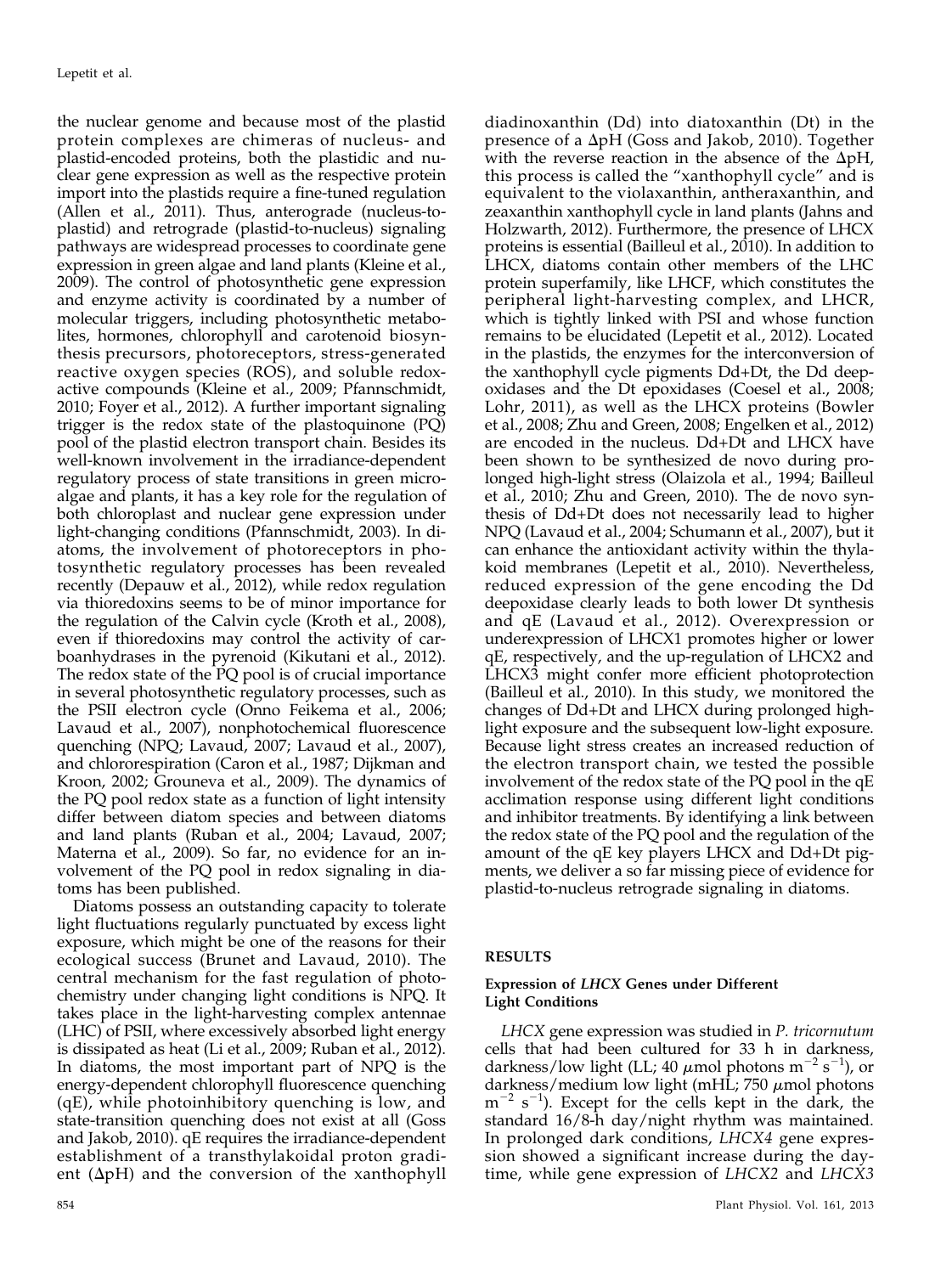

Figure 1. LHCX transcription levels in different light regimes. Expression ratios are given in log<sub>2</sub>-transformed values as indicated by the color bar and represent relative amounts with reference to 18S gene expression. All levels were normalized to the respective initial value and represent means of four independent measurements. Asterisks represent significant changes at  $P \leq$ 0.05 (Pairwise Fixed Reallocation Randomization Test performed by REST). A to C, A 33-h experiment with darkness all the time (A), 40  $\mu$ mol photons m<sup>-2</sup> s<sup>-1</sup> illumination (LL) from 8 AM until 12 AM (B), and 750  $\mu$ mol photons m<sup>-2</sup> s<sup>-1</sup> illumination (mHL) from 8 am until 12 am (C). D and E, A 6-h experiment with LL illumination all the time (D) and 2,000  $\mu$ mol photons m $^{-2}$  s $^{-1}$  illumination (HL) for the first 2 h followed by 4 h of LL recovery (E).

decreased (Fig. 1A). At 9 AM, after light had normally been switched on, the transcript level of LHCX1 reached its maximum, after which it declined to increase again at the same time the next day. This rhythmic diurnal expression suggests the presence of a circadian regulation. LL conditions had a pronounced effect on the expression of LHCX1, LHCX2, and LHCX3 (Fig. 1B). The two latter genes were slightly but significantly induced until noon, while LHCX1 was highly up-regulated. mHL conditions strongly increased the expression of LHCX2 and LHCX3 (Fig. 1C). During the following night, the respective amounts of mRNA almost reached their initial level, indicating a fast regulation of transcript increase and decrease. The extra light intensity at mHL conditions compared with LL also resulted in an increase of LHCX1 transcription, albeit to a lesser extent. LHCX4 did not show any differences regarding transcription at both light treatments compared with cells kept in the dark.

In order to evaluate the effect of a high-light (HL) exposure equivalent to full sunlight in nature, the cells were exposed to 2,000  $\mu$ mol photons m<sup>-2</sup> s<sup>-1</sup> (Long et al., 1994) for 2 h, and their recovery from HL stress was recorded during a subsequent LL exposure of 4 h. In this case, the transcription of LHCX1, LHCX2, and LHCX3 was up-regulated while LHCX4 appeared to be light insensitive (Fig. 1E). In contrast to cells grown at mHL conditions, LHCX3 was the most strongly up-regulated gene (more than 100-fold), followed by LHCX2 and LHCX1. After 4 h of recovery at LL, LHCX3 reached its initial transcript level, indicating an extremely rapid up- and down-regulation. The reduction of transcripts was slower for LHCX2, while LHCX1 transcripts even decreased below their initial level because of the daily regulation pattern.

# Changes of Pigments and NPQ during mHL and HL Treatments

During the mHL exposure (16 h), no alterations were observed regarding the amounts of chlorophyll  $c$ and  $\beta$ -carotene per chlorophyll a (Chl a; Fig. 2A). The fucoxanthin  $(Fx)$  content per Chl  $a$  increased just after the onset of light and then slightly decreased. Pigments of the violaxanthin cycle, which were observed by Lohr and Wilhelm (1999), could not be recorded under our experimental conditions. The Dd+Dt concentration increased almost 4-fold (Fig. 2A), and the Dt amount became higher than Dd. Remarkably, the Dd+Dt pool size kept scaling up during the first 3 h of darkness and did not decrease during the resting night period. After HL treatment (2 h), we detected an equally strong increase of Dd+Dt (Figs. 2B and 3A). The de novo synthesis of Dd+Dt started approximately 30 min after the light onset, as reported before (Lavaud et al., 2004), and rapidly declined within the 4 h of LL recovery. In contrast, during dark recovery, the amount of Dd+Dt remained stable (Fig. 3A). Also, we did not observe major differences in the amount of all other pigments, indicating a rather independent synthesis and degradation of Dd+Dt from Fx and  $\beta$ -carotene. Interestingly, the epoxidation of Dt to Dd occurred rapidly and almost completely during the recovery period, no matter whether LL or darkness was employed (Fig. 3B).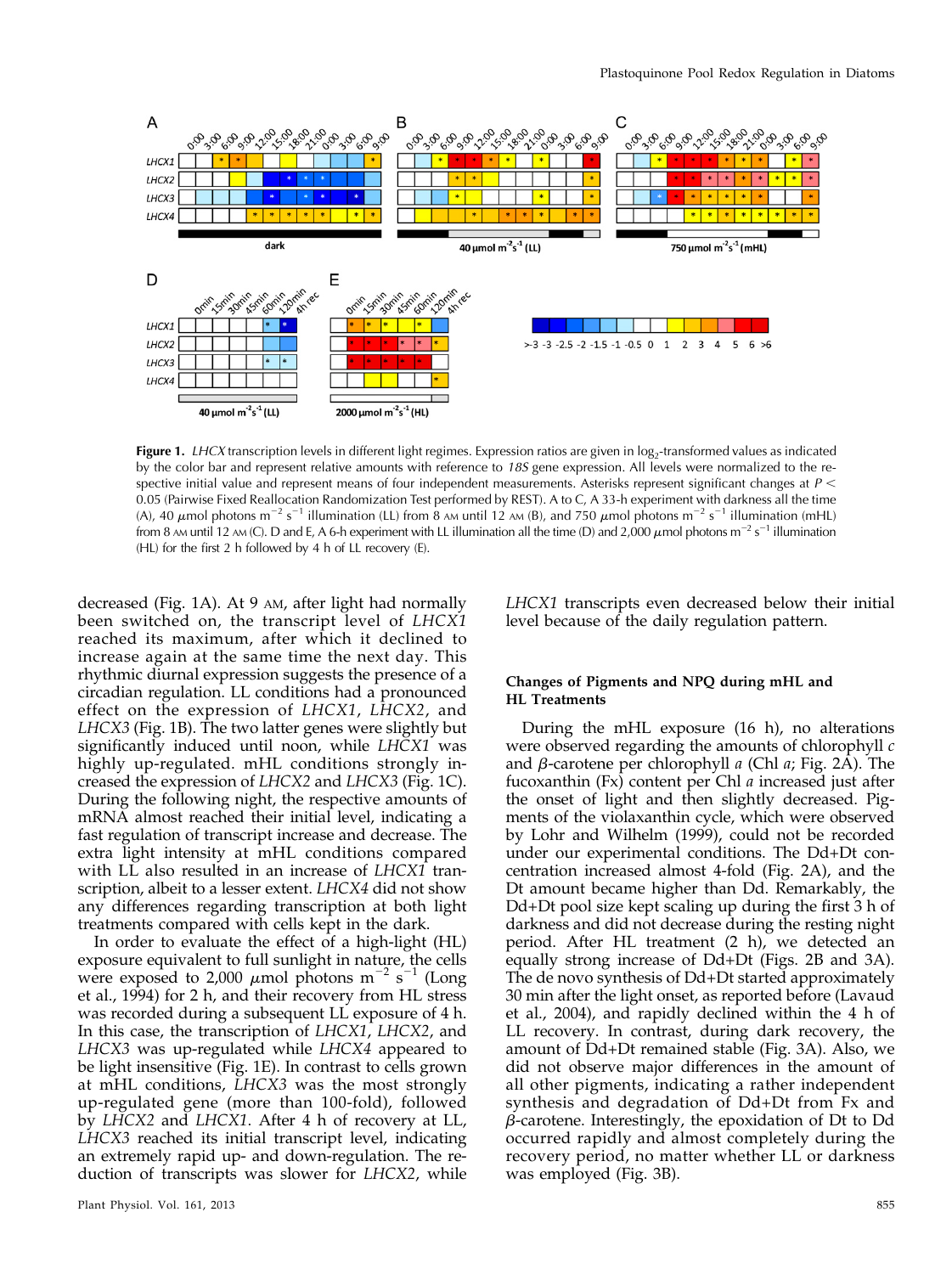Figure 2. Pigment evolution during the mHL (A) and HL (B) experiments. In A, the recovery period was performed at darkness, while in B, recovery was monitored at LL conditions. After 4 h of recovery from HL, cells were again exposed to 1 h of HL treatment. Values are means of three (A) and five (B) independent experiments  $\pm$  sp.  $\beta$ -Car,  $\beta$ -Carotene.



An inverse relationship was observed between NPQ and the effective PSII quantum yield  $(F_v/F_m)$ during the mHL exposure. The NPQ increased, albeit with a much lower slope during the second half of the light treatment, while  $\overline{F_v}/F_m$  concomitantly decreased

[\(Supplemental Fig. S3](http://www.plantphysiol.org/cgi/content/full/pp.112.207811/DC1)). The NPQ did not relax completely during the dark recovery period. A strong increase of NPQ was also observed during the HL experiments (Fig. 3C). Its maximal value was lower than during the mHL treatment (1.65 versus 2.75),

Figure 3. Dd+Dt (A) and Dt (B) content and NPQ (C and D) during 2 h of HL treatment, 4 h of LL recovery, and subsequently 1 h of HL treatment. Control, Cultures without inhibitors; dark rec, after 2 h of HL exposure, 4 h of darkness followed instead of 4 h of LL; CHX, cultures were incubated with 2  $\mu$ g mL<sup>-1</sup> CHX for 45 min before starting the experiment; DTT, cultures were incubated with DTT (500  $\mu$ M) for 15 min before starting the experiment; DTT+, DTT (500  $\mu$ M) was added additionally every 20 min during the HL treatment and 20 min before the second HL treatment; LL rec+DCMU, DCMU (10  $\mu$ M) was added before starting the LL recovery period; DCMU+dark rec, DCMU (10  $\mu$ M) was added 10 min before light exposure, and recovery was performed in darkness; dark rec+NH<sub>4</sub>CL, recovery was performed in darkness, and after 2 h of darkness,  $NH_4Cl$  (5 mm) was added (indicated with the arrow). Samples represent means of two to five independent experiments  $\pm$  sp, except for the NPQ values of DCMU-treated samples during the recovery time, where only one experiment was performed.



856 Plant Physiol. Vol. 161, 2013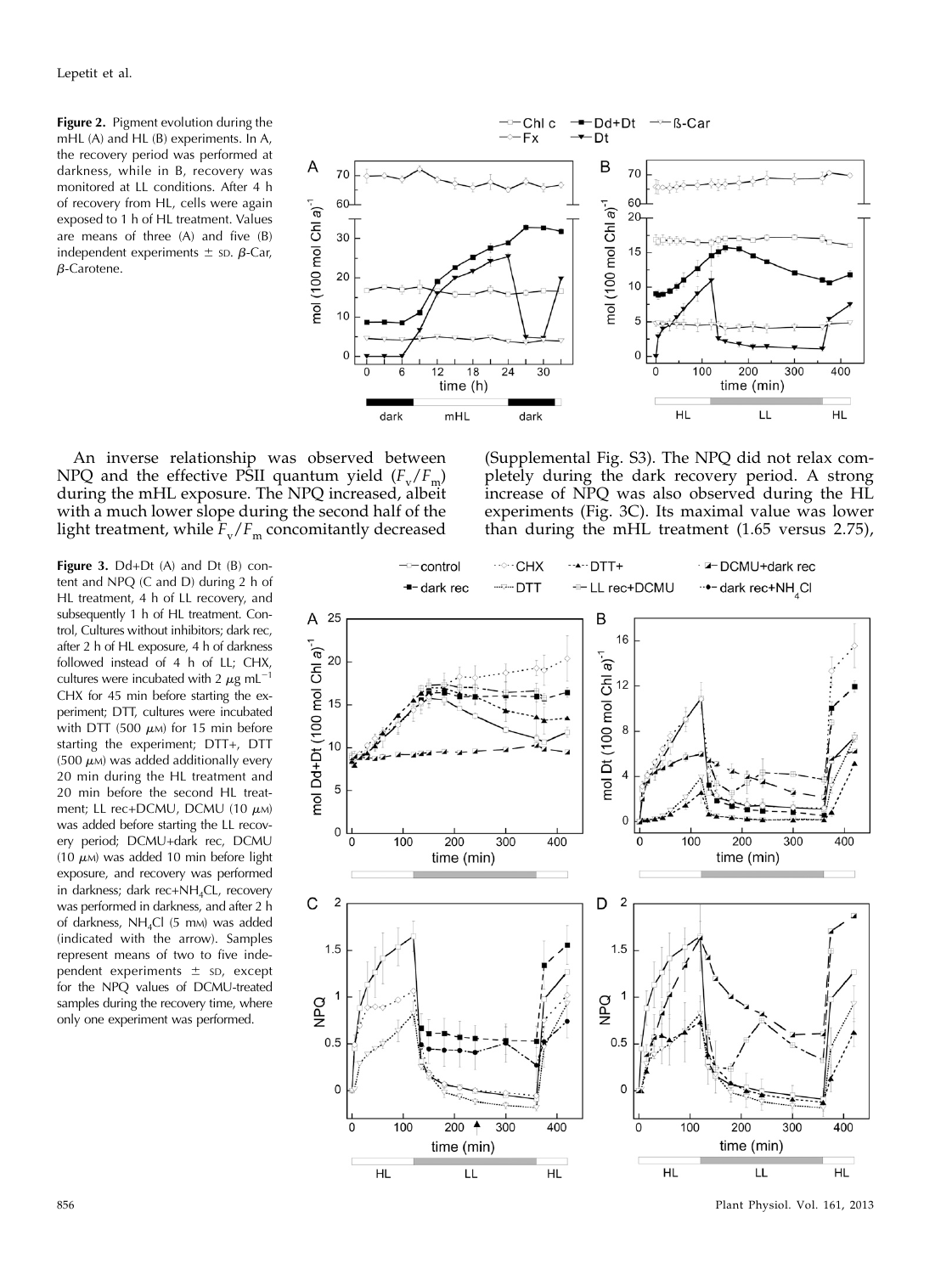which can be explained by the shorter light treatment (2 versus 16 h). NPQ completely relaxed during the LL recovery period but not in darkness (Fig. 3C). The addition of  $NH_4Cl$ , which usually relaxes  $NPO$  efficiently in P. tricornutum (Goss et al., 2006), could not reduce the NPQ persisting in the dark (Fig. 3C).

The NPQ/Dt relationship reflects the Dt quenching efficiency (Lavaud et al., 2002a, 2004), which in the mHL experiments showed a highly linear correlation  $(r^2 = 0.98)$  up to a threshold value of 20 mol Dt 100 mol<sup>-1</sup> Chl *a* at the 3 PM time point ([Supplemental Fig.](http://www.plantphysiol.org/cgi/content/full/pp.112.207811/DC1) [4A](http://www.plantphysiol.org/cgi/content/full/pp.112.207811/DC1)). Beginning at 6 PM, the slope of the relationship strongly decreased. The respective values during the HL treatment yielded a strong linear correlation  $(r^2 =$ 0.96) up to 60 min and a threshold concentration of 7 mol  $D_t$  100 mol<sup>-1</sup> Chl *a*, while the slope of the relationship during the second hour of illumination dramatically dropped ([Supplemental Fig. 4, A and B](http://www.plantphysiol.org/cgi/content/full/pp.112.207811/DC1)). Moreover, the values for the steep slopes of the NPQ/ Dt relationships in mHL and HL were different (0.125 versus 0.218; [Supplemental Fig. 4A\)](http://www.plantphysiol.org/cgi/content/full/pp.112.207811/DC1).

## Influence of Dithiothreitol and Cycloheximide on NPQ, Dd+Dt, and LHCX Synthesis

Because the photoacclimative responses were already fully activated during the 2 h of HL exposure, the inhibitor treatments were performed at these conditions. Dithiothreitol (DTT), an inhibitor of the deepoxidation reaction (Yamamoto and Kamite, 1972), had no effect on the increase of the Dd+Dt pool size (Fig. 3A, DTT+) but blocked the Dd deepoxidation during the first 30 min of illumination (Fig. 3B, DTT). Afterward, when the Dd+Dt pool size increased, a considerable amount of Dt was produced even in the presence of DTT. To exclude the possibility that the inhibitor effect is reduced after 30 min of HL, DTT was alternatively added every 20 min (Fig. 3B, DTT+). The supplementary DTT dose slowed down the Dt synthesis while not completely inhibiting it. As expected, both DTT treatments (DTT and DTT+) strongly inhibited the induction of NPQ (Fig. 3, C and D) and resulted in a dramatic decrease of the functional fraction of PSII (Fig. 4).

Cycloheximide (CHX) blocks the translation of nucleus-encoded genes on cytosolic 80S ribosomes and therefore does not influence gene translation in the organelles (Obrig et al., 1971; Setkov et al., 1992). As a matter of fact, while HL treatment induced the synthesis of nucleus-encoded LHCX2 and LHCX3 proteins (Fig. 5), as expected from the transcript level measurements (Fig. 1), the addition of CHX prevented it. In contrast, CHX had no inhibiting effect on the plastid-encoded PsbB protein; instead, a slightly increased amount of PsbB was detected, as observed before in other diatoms (Wu et al., 2011). We did not notice any differences in the amounts of LHCX1 after HL treatment. This might be due to either an oversaturation of the western blot because of the already rather high initial LHCX1 amount or a different



Figure 4. Functional fraction of PSII (in percentage) during 2 h of HL treatment as an indicator of PSII photoinactivation calculated by  $1/F_0$  –  $1/F_{\text{m}}$ . The ratio  $1/F_{\text{o}} - 1/F_{\text{m}}$  obtained before the start of the light treatment was taken as 100%. For definitions, see Figure 3. DTT+CHX, DTT (500  $\mu$ M) and CHX (2  $\mu$ g mL<sup>-1</sup>) were added 15 and 45 min before light exposure, respectively.

regulation on the posttranslational level. Addition of CHX did not alter the de novo synthesis of Dd+Dt or the amount of Dt produced during HL exposure (Fig. 3, A and B), but it completely prevented the decrease of Dd+Dt during the LL recovery period, similar to the dark recovery experiments in the absence of the inhibitor. However, after 30 min of HL, CHX retarded a further increase of NPQ almost completely (Fig. 3C) and increased the degree of PSII photoinactivation, although not as pronounced as DTT (Fig. 4). As expected, we obtained the highest degree of photoinactivation by adding both CHX and DTT.

Only during the first 30 min of HL and CHX treatment did we find a highly linear correlation of Dt versus NPQ ( $r^2$  = 1); thereafter, the slope dropped close to zero. The threshold concentration for Dt participating in NPQ decreased to a value of around 5 mol Dt  $100 \text{ mol}^{-1}$  Chl *a* [\(Supplemental Fig. 4B\)](http://www.plantphysiol.org/cgi/content/full/pp.112.207811/DC1).

## Effect of 3-(3,4-Dichlorophenyl)-1,1-Dimethylurea and 5-Dibromo-6-Isopropyl-3-Methyl-1,4-Benzoquinone on the Dd+Dt Pool Size

In diatoms, a chlororespiration process exists that influences the redox state of the PQ pool in the dark (Jakob et al., 1999; Dijkman and Kroon, 2002; Wilhelm et al., 2006; Grouneva et al., 2009). As we saw a clear difference in the Dd+Dt pool size during dark or LL recovery, 3-(3,4-dichlorophenyl)-1,1-dimethylurea (DCMU) was utilized to modify the PQ pool redox state. By binding to the secondary electron-accepting plastoquinone of PSII  $(Q_B)$ , DCMU generates a reduced primary electronaccepting plastoquinone of PSII  $(Q_A)$  and an oxidized PQ pool (Trebst, 2007). Applied during the LL recovery conditions, DCMU prevented the decrease of the Dd+Dt pool (Fig. 3A), comparably to the dark recovery in the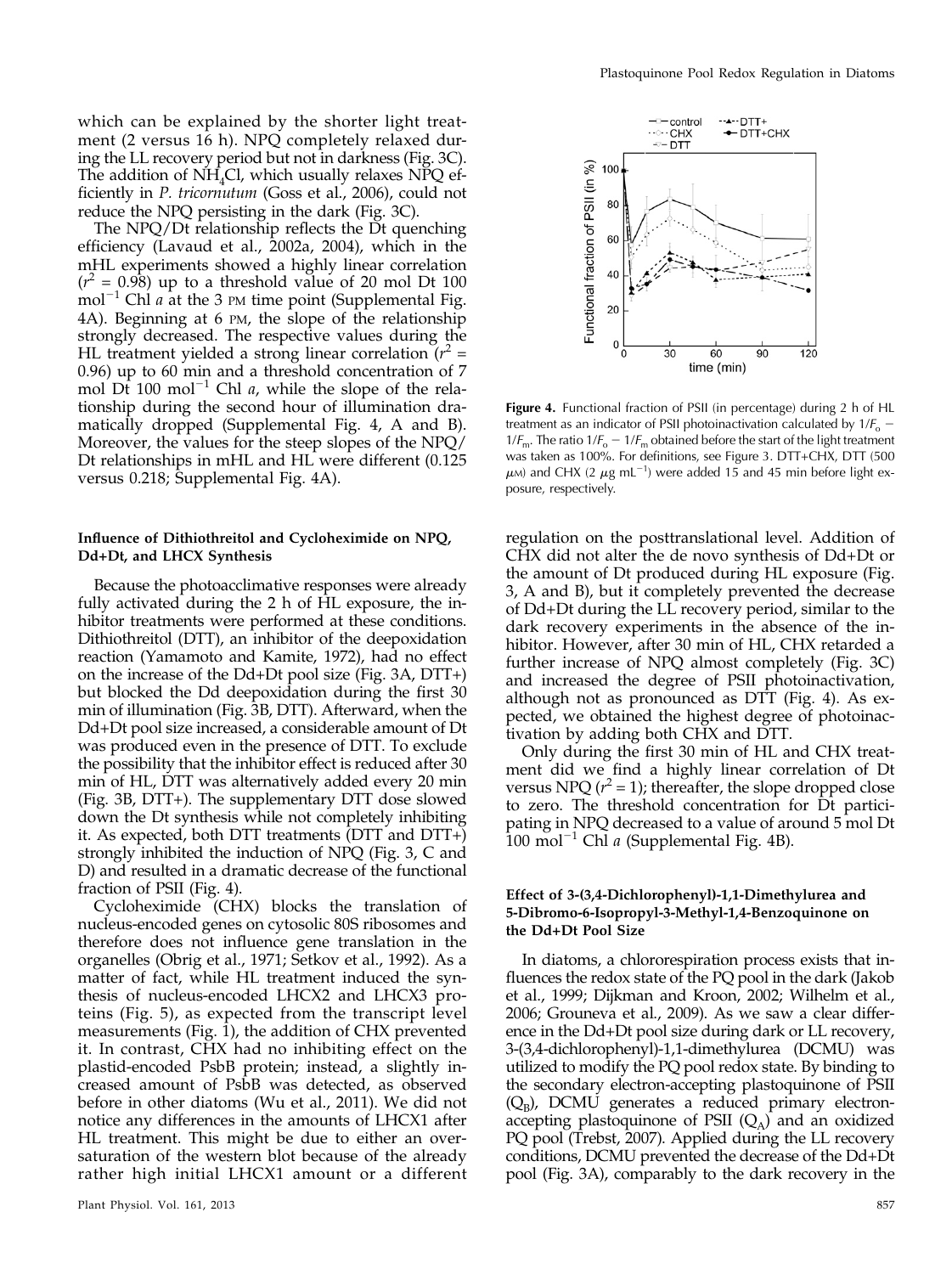## Lepetit et al.



Figure 5. Western blot of LL-, HL-, and HL- + CHX-treated cultures. Indicated are the samples before (0) and after (120) 2 h of LL or HL treatment, respectively. A polyclonal LHCSR antibody of C. reinhardtii was employed, which detects all of the LHCX proteins. Arrows indicate LHCX2 and LHCX3, which can be distinguished from LHCX1 by their larger size. As a loading control, an antibody against the plastidencoded PsbB (CP47) was applied.

absence of the inhibitor. On the other hand, DCMU induced a pronounced deepoxidation, probably due to the onset of cyclic electron transport around PSI (Fig. 3B). By applying DCMU directly at the beginning of the HL exposure (i.e. by mimicking LL conditions regarding the redox state of the PQ pool), no Dd+Dt pool size increase was observed (Fig. 3A), but again, a strong deepoxidation occurred (Fig. 3B). In order to verify these results, we used 5-dibromo-6-isopropyl-3-methyl-1, 4-benzoquinone (DBMIB), which usually shows the opposite effect compared with DCMU regarding the redox state of the PQ pool. DBMIB binds close to the plastoquinol-oxidizing Qo-site of the cytochrome  $b_{6}$  f complex and consequently induces a reduced PQ pool under LL, which hence mimics HL conditions (Kurisu et al., 2003; Trebst, 2007). Because this effect is known to depend on the concentration of DBMIB, we tested different amounts in order to define a suitable DBMIB concentration necessary to induce a reduced PQ pool following two main criteria: (1) a high  $F_v/F_m$ served as a proof that DBMIB does not bind to  $Q_{B}$ , which can occur at too-high concentrations (Vener et al., 1997); and (2) we checked for a reduced NPQ compared with the control because of the limited proton translocation at the cytochrome  $b_{\beta}f$  complex (Strzepek and Harrison, 2004). The suitable DBMIB concentration was defined to be 1  $\mu$ M [\(Supplemental Fig.](http://www.plantphysiol.org/cgi/content/full/pp.112.207811/DC1) [5\)](http://www.plantphysiol.org/cgi/content/full/pp.112.207811/DC1), which is consistent with concentrations used in green microalgae (Steinbrenner and Linden, 2003) and in land plants (Tullberg et al., 2000). One micromolar DBMIB at a light intensity of 100  $\mu$ mol photons m<sup>-2</sup> s<sup>-1</sup> (LL<sub>100</sub>) was sufficient to support a considerable electron flow from PSII to PSI while neither inducing any Dd deepoxidation nor any decrease of  $F_v/F_m$  (data not shown). DBMIB +  $LL_{100}$  led to a 20% increase of Dd+Dt in contrast to untreated cells (Fig. 6). A reduced PQ pool, therefore, could induce an HL response under LL conditions.

# Effect of DCMU and DBMIB on LHCX Transcript Levels

The described DBMIB +  $LL_{100}$  HL-mimicking system was then applied for further analysis of LHCX

7B). In contrast, the amount of LHCX3 transcripts did not change (Fig. 7C). Hence, for two of the three light-induced LHCX, gene expression was specifically stimulated by an increased reduction state of the PQ pool. The addition of DCMU during HL treatment did not produce the opposite effect of DBMIB, even when the light intensity was decreased to 500  $\mu$ mol photons m<sup>-2</sup>s<sup>-1</sup> ([Supplemental Fig. S6](http://www.plantphysiol.org/cgi/content/full/pp.112.207811/DC1)), most probably because the combined effect of HL and DCMU on photosynthesis was higher than the DCMUgenerated artificial LL effect. Instead, we used DCMU during the DBMIB +  $LL_{100}$  treatment in order to stop the electron flow from PSII to cytochrome  $b_6 f$ , relaxing the reduced PQ pool redox state. This abolished the effect of DBMIB on the transcript levels of LHCX1 and LHCX2 (Fig. 7, A and B) and demonstrated that DBMIB did not simply induce the transcription of these genes due to its presence per se but due to its effect on the redox state of the PQ pool. The lightinsensitive LHCX4 gene responded differently. Its transcription was slightly induced by the DBMIB +  $LL_{100}$ treatment (Fig. 7D), but it was neither abolished by the addition of DCMU nor increased during the HL + DCMU treatment [\(Supplemental Fig. S6\)](http://www.plantphysiol.org/cgi/content/full/pp.112.207811/DC1). LHCX4 apparently reacted specifically in the presence of DBMIB rather than to the changes of the redox state of the PQ pool itself. DISCUSSION The Role of Dt and LHCX in NPQ The presented results strengthen previous findings whereupon LHCX1, LHCX2, and LHCX3, but

transcript levels. While the  $LL_{100}$  treatment alone did not induce remarkable transcript changes in any of the LHCX, the addition of DBMIB caused a slight rise of the LHCX1 transcript level (Fig. 7A) and a pronounced increase of LHCX2 (20-fold after 60 min; Fig.



Figure 6. Evolution of the Dd+Dt pool size during illumination with  $LL_{100}$ . In these conditions, the Dt amount was less than 2% of the total Dd +Dt pool size in both experimental conditions. In the inhibitor treatment, 1  $\mu$ M DBMIB was added 10 min before the start of the experiment. Depicted are mean values of four independent measurements  $\pm$  sp.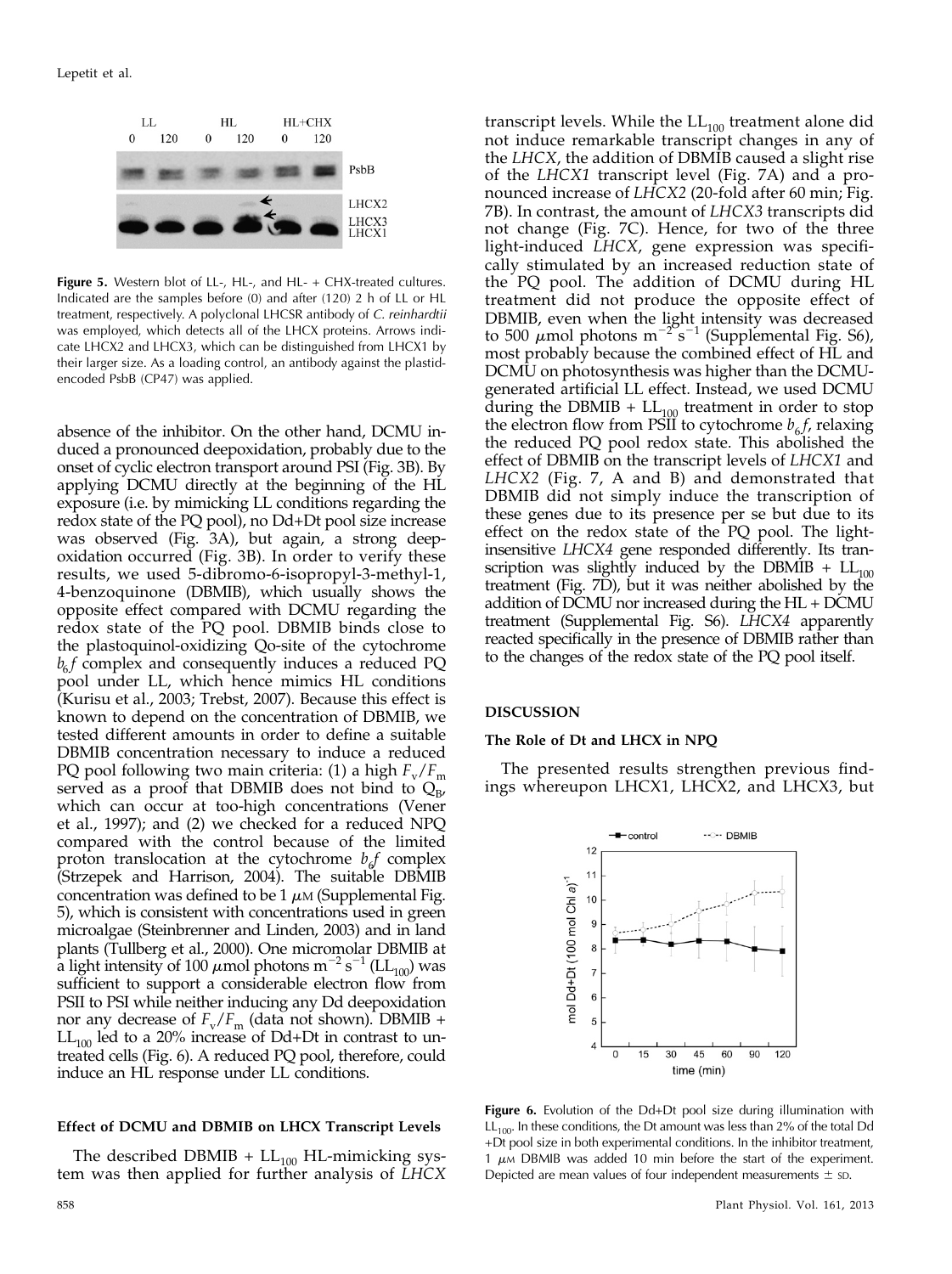Figure 7. Relative gene expression of



LHCX1 (A), LHCX2 (B), LHCX3 (C), and LHCX4 (D) during illumination with LL<sub>100</sub>. Relative *LHCX* transcription levels with reference to 18S gene expression were normalized to the initial amount. White bars, no chemical treatment; dark gray bars,  $1 \mu M$  DBMIB was applied 10 min before the light treatment; light gray bars, in addition to DBMIB, 10  $\mu$ M DCMU was applied 10 min before the light treatment. Analyses were performed at the indicated time points, and values represent means of three independent samples  $\pm$  sp. Asterisks represent significant differences ( $P < 0.05$ ; Pairwise Fixed Reallocation Randomization Test performed by REST) of the DBMIBtreated samples compared with the respective control samples and, when available, also compared with the respective DBMIB- + DCMU-treated samples. LHCX4 was significantly upregulated in the presence of DBMIB compared with the control conditions at each time point. As this significance was abolished by comparing DBMIBtreated with DBMIB- + DCMU-treated samples, these are false-positive results; therefore, significance is also not indicated for time points 45 and 120 min.

not LHCX4, are involved in the photoacclimative/ photoprotective response of diatoms (Nymark et al., 2009; Bailleul et al., 2010). The Pt4 strain studied here shows a clearer HL response regarding LHCX1 gene transcription (but not resolved at the protein level) than the Pt1 strain used in the experiments performed by Nymark et al. (2009) and Bailleul et al. (2010). Although in both strains LHCX1 is the predominant LHCX protein under LL conditions, Pt1 contains higher levels of LHCX1 mRNA and protein (Bailleul et al., 2010), which might limit its ability to increase their amount under HL.

The increase of gene transcripts is often well paralleled by the respective protein changes (Lee et al., 2011; Dyhrman et al., 2012). After 2 h of HL, the huge increase of LHCX2 and LHCX3 transcripts was reflected by the respective protein levels. This coincided with a higher Dt concentration, resulting from the deepoxidation of mostly de novo-synthesized Dd. As a consequence of the increase of both Dt and LHCX, a higher NPQ was established. Similar results were also obtained recently in T. pseudonana (Zhu and Green, 2010). An important question is how these two enhancers of qE may interact. One hint comes from the

finding that the amount of Dt alone is only a weak indicator for the quenching capacity (Lavaud et al., 2004; Schumann et al., 2007; Lepetit et al., 2010). If suitable protein-binding sites are missing, a larger number of Dt molecules can be dissolved in the thylakoid lipids and then do not participate in NPQ (Lepetit et al., 2010). Indeed, the ratio of NPQ to Dt was considerably different in mHL and HL cultures. Moreover, the addition of CHX blocked the increase of NPQ beginning after 30 min of HL treatment. This was also the time when the de novo synthesis of Dd+Dt started. Therefore, it can be assumed that, in order to participate in NPQ, the de novo-synthesized Dt molecules need equivalent amounts of newly synthesized nucleus-encoded pigment-binding proteins. Besides LHCX1, LHCX2, and LHCX3, only four LHCR genes are more strongly expressed at HL compared with LL conditions (Nymark et al., 2009). LHCR proteins constitute the PSI antenna in diatoms (Veith et al., 2009; Lepetit et al., 2010). There are indications that LHCX proteins (except LHCX1/FCP6; Beer et al., 2006; Lepetit et al., 2010) appear to be rather weakly associated with the thylakoid membrane or with the classical light-harvesting complexes (Zhu, 2009; Grouneva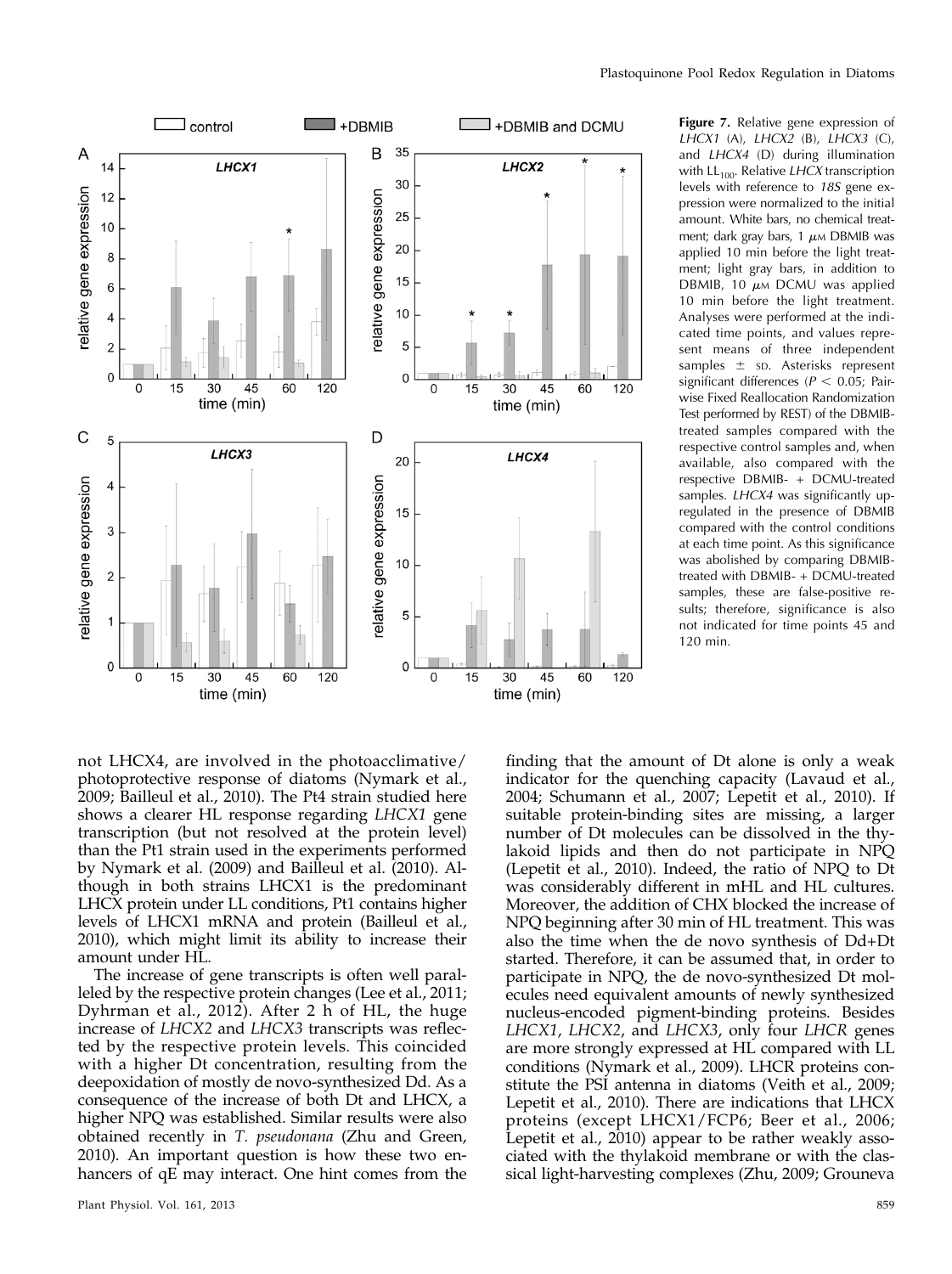et al., 2011), similar to their LHCSR/LI818 relatives in Chlamydomonas reinhardtii (Richard et al., 2000). As the amount of Dd+Dt bound to LHCR in PSI remains constant at changing light conditions (Lepetit et al., 2010; Juhas and Büchel, 2012), we hypothesize that de novo-synthesized Dd+Dt molecules bind to the newly synthesized LHCX proteins, conferring a higher NPQ. Interestingly, PsbS, which is responsible for NPQ in land plants, binds no xanthophylls (Dominici et al., 2002; Bonente et al., 2008), while the LHCX-related LHCSR3 in C. reinhardtii does (Bonente et al., 2011).

Another peculiarity of our data is the strong difference of NPQ during dark or LL recovery conditions after HL treatment. This difference obviously was not due to photoinhibition, as for both recoveries the light treatment before was identical. It is known that full NPQ recovery in diatoms occurs only at LL conditions but not in darkness (Goss et al., 2006; Grouneva et al., 2009). So far, this effect was related to the Dt epoxidation reaction, which might be limited in darkness due to the chlororespiration driving the buildup of the  $\Delta$ pH and due to a shortage of NADPH (Jakob et al., 1999; Goss et al., 2006; Grouneva et al., 2009). In our experiments, the epoxidation was not different in LL or darkness. After 4 h of recovery, only a minor amount of Dt was present in the cells (1.1 and 0.5 mol Dt 100 mol<sup>-1</sup> Chl  $\tilde{a}$  in samples from LL and darkness, respectively; Fig. 3A). Moreover, the addition of the uncoupler  $NH<sub>4</sub>Cl$  did not relax the NPQ persisting in the dark. Different from the experiments by Jakob et al. (1999), Goss et al. (2006), and Grouneva et al. (2009) mentioned above, our cultures were longer exposed to HL. Obviously, some part of the NPQ created here relies on other processes, which are independent of Dt. Dt-independent NPQ already has been demonstrated in diatoms and was interpreted to be related to a PSII cycle and/or to a rearrangement of the PSII core (Lavaud et al., 2002b; Eisenstadt et al., 2008).

# The Regulation of Xanthophyll Cycle Pigment Synthesis

Our data strongly support the assumption that the redox state of the PQ pool might be the trigger for the HL-induced de novo synthesis of Dd+Dt. The HL plus DCMU treatment, which generates massive amounts of singlet oxygen (Flors et al., 2006), prevented the increase of Dd+Dt, thus excluding a possible triggering role of this ROS, in contrast to its influence on LHCX gene expression (see below). However, as by binding to  $Q_B$  DCMU blocks the photochemical linear electron flow toward  $NADP^+$  (Trebst, 2007), the amount of NADPH, which is required in the early steps of carotenoid biosynthesis (Lohr et al., 2012), might indirectly limit the de novo synthesis of Dd+Dt. In contrast, DBMIB equally reduces linear electron flow by preventing electron flow toward the cytochrome  $b_6 f$  complex (Trebst, 2007) but induced Dd+Dt de novo synthesis. Hence, an NADPH shortage effect as the actual reason for the differences in Dd+Dt de novo

synthesis seems rather unlikely compared with the triggering by the redox state of the PQ pool.

All known enzymes involved in carotenoid synthesis are nucleus encoded, but the carotenoid synthesis itself takes place in the chloroplast (Coesel et al., 2008; Frommolt et al., 2008; Lohr, 2011). The Dd+Dt synthesis was unaffected by the nuclear translation inhibitor CHX; hence, its regulation must occur at the posttranslational stage and most probably in the chloroplast. Additionally, the inhibition of plastid translation also does not reduce Dd+Dt de novo synthesis in HL (Olaizola et al., 1994; Wu et al., 2012). While genes encoding Dd-synthesizing enzymes are up-regulated in diatoms that are shifted from darkness to light with moderate intensity (Coesel et al., 2008), their expression is not further induced in LL-to-HL shift experiments similar to our experimental conditions (Nymark et al., 2009). Thus, the posttranslational regulation of Dd+Dt de novo synthesis seems not to require any newly expressed nucleus- or plastid-encoded factor, which could activate the carotenoid-synthesizing enzyme activity. All these features strongly resemble the situation in the green microalga Haematococcus pluvialis, where the HL-induced de novo synthesis of the xanthophyll astaxanthin is triggered by the redox state of the PQ pool via posttranslational regulation (Steinbrenner and Linden, 2003). In contrast to the Dd+Dt synthesis, the effect of CHX illustrates the need for the expression of nucleus-encoded gene(s) during the LL decrease of the Dd+Dt pool size. Contrary to what was proposed by Lohr and Wilhelm (1999), this degradation of Dd+Dt does not result in an increase of the amount of Fx under our experimental conditions; instead, Dd+Dt are probably recycled. This fits with recent results pointing out that Fx is not synthesized from Dd but that both xanthophylls share the same precursor pathway (Dambek et al., 2012).

Another interesting observation was that DTT blocked the deepoxidation effectively only during the first 30 min of HL treatment. Even the addition of supplemental DTT, in order to rule out a reduced efficiency during the treatment, did not restore the full inhibitory effect, although it clearly retarded the synthesis of Dt. So far, no Dt biosynthesis pathway excluding the deepoxidation from Dd has been identified (Lohr, 2011). P. tricornutum possesses one violaxanthin deepoxidase (VDE), two violaxanthin deepoxidase-like enzymes (VDL), and one violaxanthin deepoxidaserelated enzyme (VDR; Coesel et al., 2008; Bertrand 2010). While the role of VDE is clear, the function of VDL/VDR remains speculative. Studies on P. tricornutum mutants containing a reduced amount of VDE indicate that these alternative deepoxidases are involved in Dd-to-Dt conversion (Lavaud et al., 2012). It is possible that during DTT inhibition, VDR and VDL perform the Dd deepoxidation reaction, as they might be less sensitive to DTT than VDE. Corresponding to the xanthophyll cycle pigments, their synthesis might be induced in HL, explaining the absence of Dd deepoxidation in the first 30 min of HL. Indeed, in contrast to the VDE,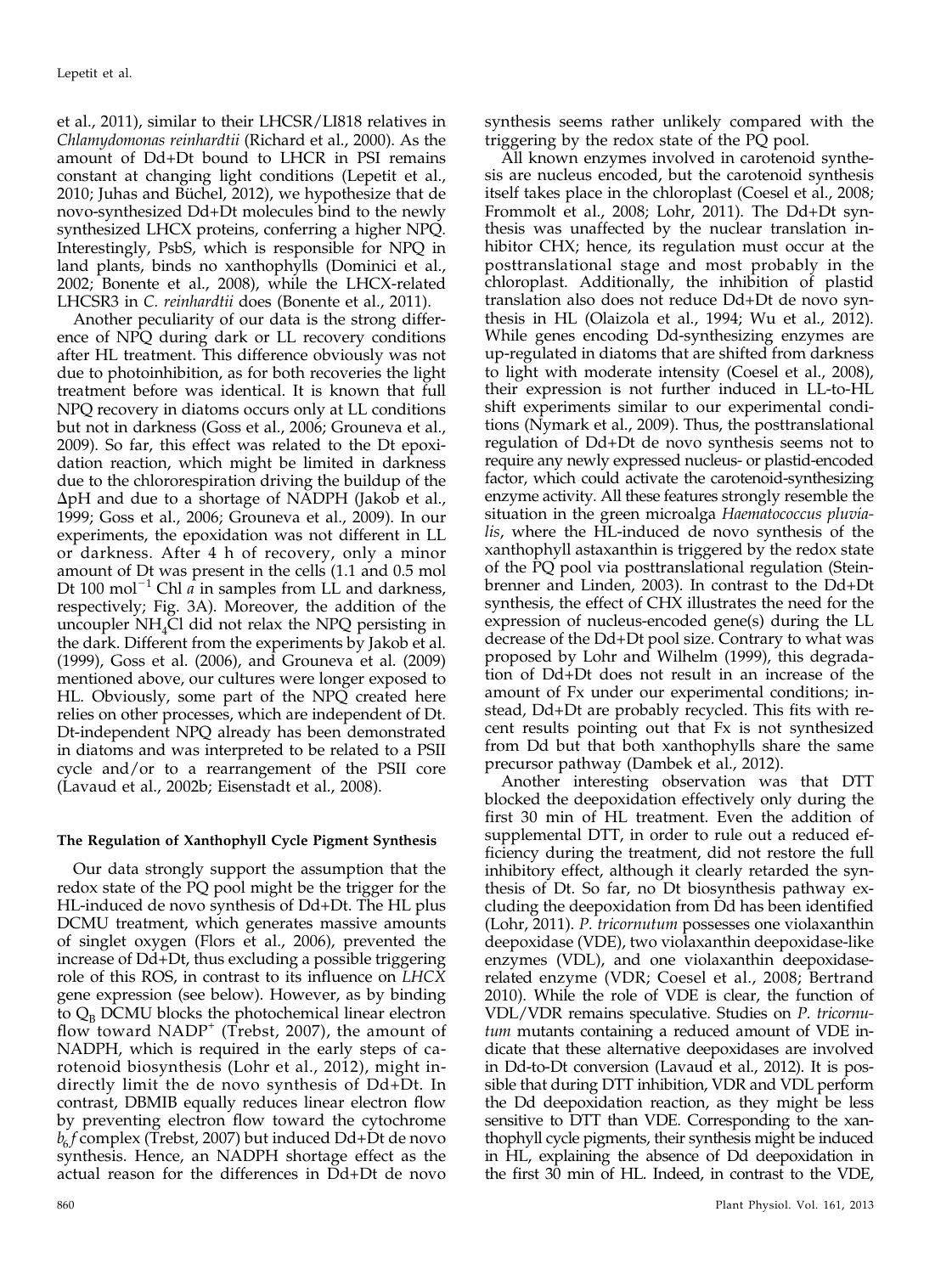the transcription of these alternative deepoxidases is upregulated during a short-term light stress (Nymark et al., 2009).

# The Regulation of LHCX Gene Expression

The transcript levels of LHCX1, LHCX2, and LHCX3 responded to light in a dose-dependent manner. As conclusively demonstrated, the transcription could be induced in LL conditions via a reduced PQ pool for LHCX1 and LHCX2 but not for LHCX3. Blocking the gene expression of LHCX1 and LHCX2 with DCMU in HL was not possible. As mentioned above, besides keeping the PQ pool oxidized, DCMU creates high amounts of singlet oxygen (Flors et al., 2006), which in plants is the most harmful ROS (Triantaphylidès et al., 2008; Triantaphylidès and Havaux, 2009) and which is able to induce nuclear gene expression (op den Camp et al., 2003; Fischer et al., 2004). We assume that LHCX1 and LHCX2 are also induced by singlet oxygen, which superimposes on the effect of the PQ pool redox state. Most likely, LHCX3 is also strongly induced by ROS, as it exhibited a higher relative induction upon the addition of DCMU than in HL without DCMU [\(Supplemental Fig. S6\)](http://www.plantphysiol.org/cgi/content/full/pp.112.207811/DC1). This suggests a photoprotective role of LHCX3 at conditions where the light stress is harsh and is in line with our results, where LHCX3 was the relatively most strongly transcribed LHCX gene only at 2,000  $\mu$ mol photons m<sup>-2</sup> s<sup>-1</sup> light exposure.

LHCX1, LHCX2, and LHCX3 are furthermore upregulated in response to blue light via a cryptochromemediated pathway (Coesel et al., 2009). Similarly, promoters in Arabidopsis (Arabidopsis thaliana) react to various stimuli (Staneloni et al., 2008). Hence, LHCX gene expression is apparently fine-tuned by the light quality (cryptochrome photoreceptor) as well as the light intensity either in situations that generate an imbalance between the photosynthetic light reactions and the Calvin cycle (redox state PQ pool) or during prolonged excess light exposure (i.e. "light stress"; ROS). Importantly, all of these triggers might participate together in the cellular light response, albeit to different extents, as a function of the light conditions.

## Which Part of the Electron Transport Chain Generates the Redox Signal?

By applying DCMU or DBMIB, we were able to mimic a LL or HL phenotype, respectively, as has been performed in the green alga Dunaliella tertiolecta in the pioneering work by Escoubas et al. (1995). Besides green algae, comparable experiments succeeded in cyanobacteria (Li and Sherman, 2000) and land plants (Karpinski et al., 1997; Pfannschmidt et al., 1999; Tullberg et al., 2000). While, regarding the effects of DBMIB and DCMU, it is clear that the generated signal

is related to the redox state of the PQ pool, its exact localization in the plastidic electron transport chain remains ambiguous (Pfannschmidt, 2003). The plastoquinoloxidizing Qo-site of the cytochrome  $b_{6}f$  complex, which binds plastoquinol, activates state transitions and probably other redox-controlled processes via kinase activation (Zito et al., 1999), but it does not account for all PQ pool redox-dependent processes (Baier and Dietz, 2005). Because in our experiments DCMU inhibited the DBMIB effect in LL, we proved that the binding of DBMIB to the cytochrome  $b_{6}f$  complex alone is not responsible for the redox-mediated response. Moreover, in addition to preventing an increase of Dd+Dt in HL due to the oxidized PQ pool, DCMU also inhibited a decrease in LL. In all light conditions, DCMU fixed the Dd+Dt pool size to its actual status. As at these distinct conditions different degrees of deepoxidation are induced (Fig. 3B), which directly depend on the generated  $\Delta pH$  (Jakob et al., 2001), one can assume either a chlororespiration or a PSI cyclic electron transfer activity. Both processes would change the redox state of the PQ pool. Therefore, it is tempting to speculate that the PQ pool-mediated signal would need not one but two triggers: one is the redox state of the PQ pool itself, and the second one might be the redox state of  $Q_{A}$ , which works as an on/off switch for the downstream PQ pool redox regulation. Alternatively,  $Q_B$  could be involved because binding of DCMU here might inactivate this possible regulatory site, preventing any regulation by the PQ pool. The rate-limiting step in the photosynthetic electron transport chain is the diffusion and the reoxidation of the PQ pool (Haehnel, 1984; Rochaix, 2011). In HL conditions,  $Q_A$  should be partially oxidized, while the pool itself is reduced, as long as the light reactions are faster than the enzymatic reactions of the Calvin cycle. As a consequence, the synthesis of Dd+Dt is initiated. In LL conditions,  $Q_A$  and the PQ pool are oxidized and the Dd+Dt pool size decreases. As long as  $Q_A$  is reduced, which in our experiments was induced by adding DCMU or by the sudden transfer of the cells from HL to darkness (Dijkman and Kroon, 2002; Grouneva et al., 2009), there is neither an increase nor a decrease of the Dd+Dt pool size independent of the oxidation state of the PQ pool.

Why should diatoms have an additional on/off switch within the PSII core? One explanation might be based on the very unusual electron fluxes in diatoms, which are still far from being understood. These include the following: (1) a vivid exchange of electrons between the electron transport chains of chloroplasts and mitochondria (Prihoda et al., 2012); (2) a cyclic electron transfer in PSII (Lavaud et al., 2002b; Onno Feikema et al., 2006; Lavaud et al., 2007); (3) a chlororespiration process that can modify the redox balance of the quinones and of PQ (Jakob et al., 1999; Dijkman and Kroon, 2002; Grouneva et al., 2009; Cruz et al., 2011); and (4) a recombination of  $Q_A^-$  and  $Q_B^-$  with the oxidized states of the manganese cluster in the PSII core induced by conformational changes (Eisenstadt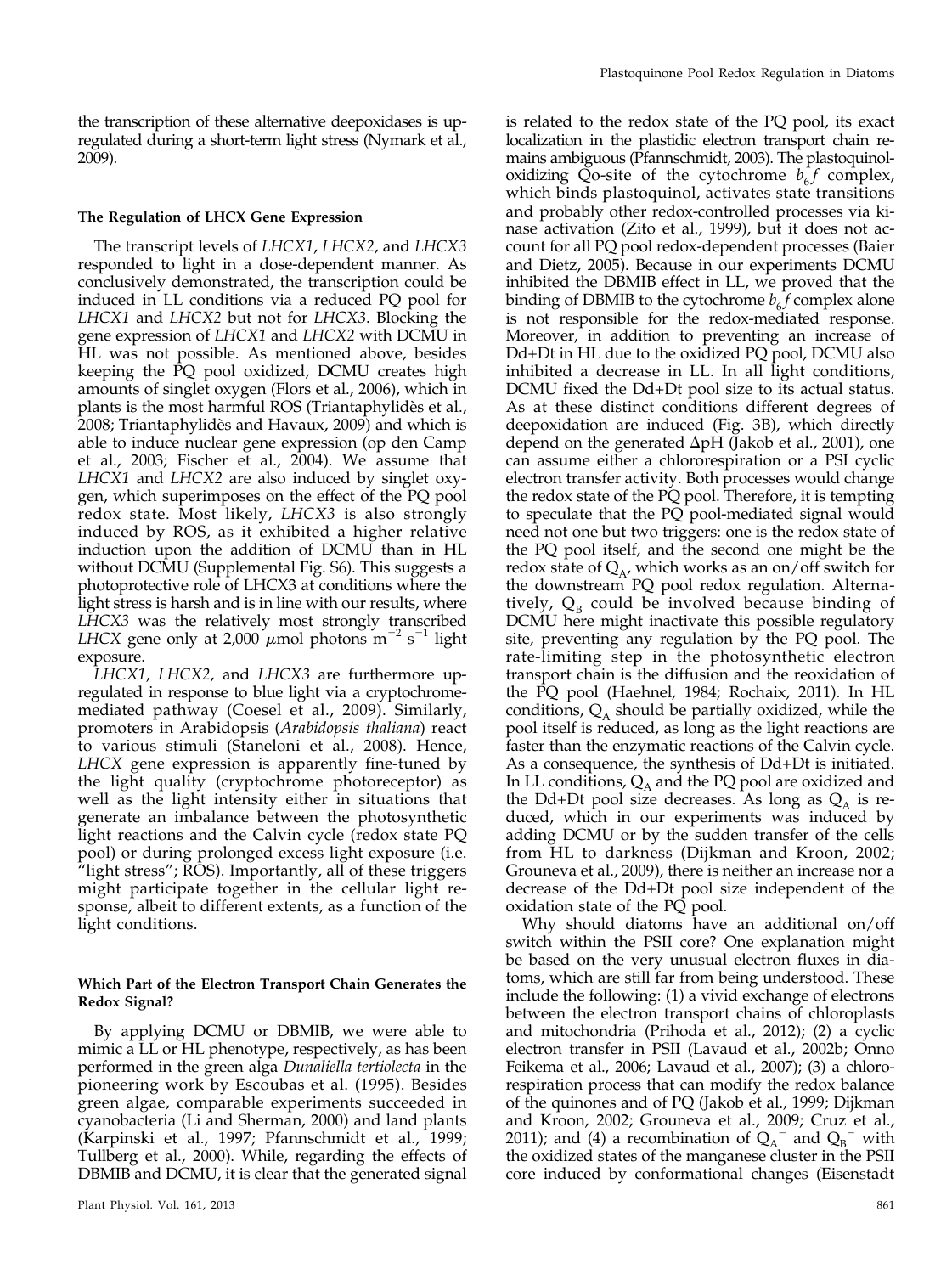et al., 2008). Therefore, an additional switch provided by the acceptor side of PSII  $(Q_A \text{ and } Q_B)$  might help, in combination with the redox state of the PQ pool, to sort the different electron flows and to fine-tune the synthesis of xanthophylls and the transcription of light-responsive genes like LHCX, depending on the source of electrons.

## **CONCLUSION**

The redox state of the PQ pool is used as a widespread physiological mechanism in green algae and land plants for signaling within the plastid as well as for retrograde signaling from the plastid to the nucleus (Pfannschmidt, 2003; Baier and Dietz, 2005; Fey et al., 2005; Kleine et al., 2009). To our knowledge, no indications for such signaling processes have been reported before in photosynthetic organisms with secondary plastids. In diatoms, a PQ pool redox regulation and retrograde signaling were regarded as unlikely (Wilhelm et al., 2006), especially when taking into account their complex evolutionary history (Bowler et al., 2010) and the abundance of several light sensors (Depauw et al., 2012), which might partially replace this function. We now have demonstrated that diatoms also use the redox state of the PQ pool to control the light acclimation of the plastid, which includes retrograde signaling to the nucleus to regulate photosynthetic gene expression. As the PQ pool oxidation is the slowest step within the electron transport chain, it is the ideal sensor for redox imbalances. This raises the exciting question of how the redox signal can cross the four membranes of the plastid envelope, which is not yet answered in land plants and green algae, although their plastids possess only two membranes (Kleine et al., 2009). Moreover, as diatoms are evolutionarily and physiologically closely related to other members of the Heterokontophyta, like Phaeophyceae, Chrysophyceae, Xanthophyceae, or Pelagophyceae (Adl et al., 2005), it is tempting to assume that such a mechanism also exists in these groups and might even be a universal feature of photosynthetic organisms.

#### MATERIALS AND METHODS

#### Cell Culturing and Light Treatments

Phaeodactylum tricornutum (University of Texas Culture Collection, strain 646, so-called Pt4) was grown in airlift tubes in a day/night rhythm of 16/8 h<br>with a light intensity of 40  $\mu$ mol photons m $^{-2}$  s $^{-1}$  (LL) at 20°C. Cells were cultured in Provasoli's enriched f/2 seawater medium (Guillard, 1975) using Tropic Marin artificial sea salts (Dr. Biener) at a final concentration of 50% compared with natural seawater. Three days after inoculation, the cultures in their exponential phase of growth were concentrated to 10 mg  $L^{-1}$  Chl a. They were again acclimated to LL for 1 h before the different experiments were started, and sodium carbonate (4 mM) was added to prevent carbon limitation. Light exposure was provided by four 65-W white light energy-saving lamps (Lexman) adjusted at distinct distances in a custom-made glass cylinder that was continuously cooled by a water bath at 20°C. Cell dispersal was secured by a magnetic stirrer. A long-term experiment started at midnight in darkness.

At 8 AM, cells were kept in darkness, exposed to LL, or exposed to 750  $\mu \mathrm{mol}$ photons  $m^{-2}$  s<sup>-1</sup> (mHL) until 12 AM, followed by a further dark cycle of 8 h and a subsequent 1 h darkness or LL/mHL exposure. In a short-term experiment, cells were exposed to 2 h of HL (2,000  $\mu$ mol photons m $^{-2}$  s $^{-1}$  starting at 12 PM), followed by 4 h of recovery using either LL or darkness, with a subsequent 1h HL treatment. In a third experiment, cells were exposed for 2 h to 100  $\mu$ mol photons m<sup>-2</sup> s<sup>-1</sup> (LL<sub>100</sub>) only, starting at 12 PM.

## Sampling

Samples were taken as indicated in "Results." For HPLC analysis,  $400 \mu L$  of cell suspension was filtered on a Membrane Isopore Polycarbonate  $1.2$ - $\mu$ m filter (Millipore) and immediately frozen in liquid nitrogen. Pigments were isolated and analyzed the same day. For RNA and protein analyses, 4 mL of cell suspension was centrifuged 4 min at 4°C and 4,000g. The supernatant was discarded, and the cells were resolved in 1 mL of ice-cooled phosphatebuffered saline and centrifuged at 14,000g for 1 min. The pellet was frozen in liquid nitrogen and stored at  $-80^{\circ}$ C until further analysis.

#### Chlorophyll Determination

Chl a was extracted using successively 10% methanol and 90% acetone. Its concentration was determined in a spectrophotometer (Hitachi U-5100) according to Jeffrey and Humphrey (1975).

#### Inhibitor Treatments

DTT (500  $\mu$ M, in water) was added 15 min before HL exposure. In an alternative experiment, DTT in the same concentration was additionally supplied every 20 min during the HL treatment. CHX (2  $\mu$ g mL<sup>-1</sup>, in water) was added 45 min before HL treatment. NH<sub>4</sub>Cl (5 mm, in water) was supplemented after 2 h of LL recovery following 2 h of HL treatment. DCMU (10  $\mu$ M, in ethanol; final concentration of ethanol, 2‰) was added either 10 min before the HL treatment or prior to the recovery period. DBMIB (1  $\mu$ M, in ethanol; final concentration of ethanol,  $0.5\%$ ) was supplied 10 min before starting the  $LL_{100}$  exposure.

#### Chlorophyll Fluorescence Measurements

Chlorophyll fluorescence was measured with a Diving-PAM (Walz) whose optic guide was directly immersed into the algal suspension. Saturating flashes were sent at different time points (see "Results"). As the surrounding light interfered with the measurements, immediately before starting the flash the light was switched off, which was assumed to be fast enough to avoid maximal fluorescence relaxation, in line with previous findings (Havaux et al., 1991). The maximum photosynthetic efficiency of PSII was determined as  $(F_m - F_o)/F_m = F_v/F_m$ , whereby  $F_m$  stands for the maximal fluorescence and  $F<sub>o</sub>$  for the ground fluorescence in low light acclimated cells, and the effective quantum yield of PSII was determined as  $F_v'/F_m'$  in cells exposed to the different light treatments. NPQ was calculated using the Stern-Volmer parameter as NPQ =  $F_m/F_m'$  – 1. Photoinactivation was determined as  $1/F_{o}$  –  $1/F_{m}$  according to Park et al. (1995) and He and Chow (2003). It has been shown to well describe photoinactivation also in diatoms (Wu et al., 2011; Campbell and Tyystjärvi, 2012). Here, the value of LL-acclimated cells before starting the HL treatment was taken as 100%. For investigating the optimal concentration of DBMIB, fluorescence kinetics were measured during 5 min of illumination with 2,000  $\mu$ mol photons m<sup>-2</sup> s<sup>-1</sup> with a 2500 Schott white light lamp.

#### Pigment Analysis

Pigment extraction and HPLC analysis followed the protocol established by Jakob et al. (1999). Samples were analyzed with a Hitachi LaChrom Elite HPLC system equipped with a 10°C-cooled autosampler and a Nucleosil 120-5 C18 column (Macherey-Nagel).

#### RNA Extraction and LHCX Transcript Level Analysis by Real-Time PCR

RNA was extracted using Trizol (Invitrogen) and the RNeasy Mini kit (Qiagen). Contaminations of DNA were removed with TurboDNAse (Ambion).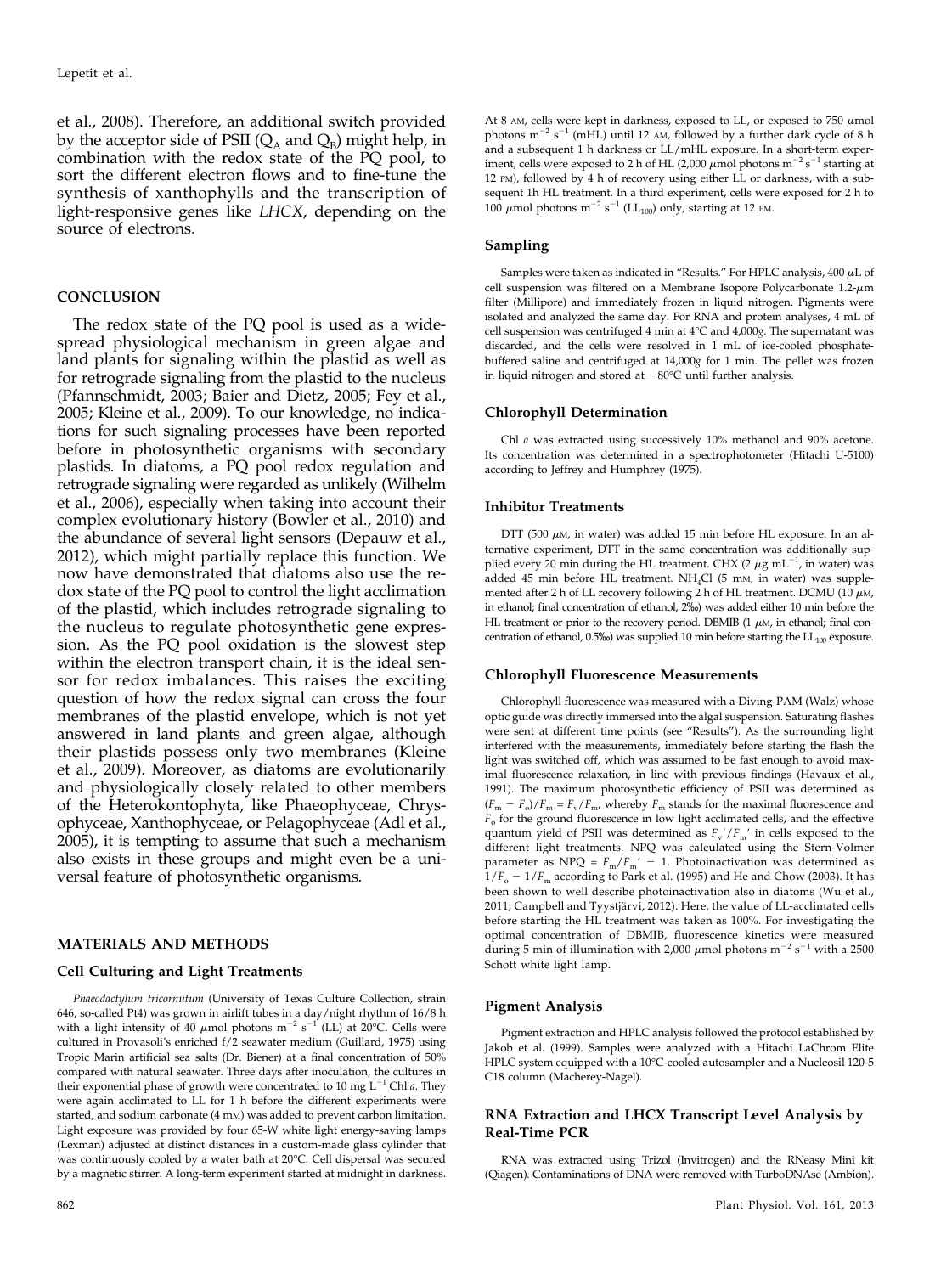An equal amount of RNA was used for all samples to be transcribed into complementary DNA (cDNA) using the QuantiTect reverse transcription kit (Qiagen). Resulting cDNA was diluted 2-fold in nuclease-free water. For realtime PCR analysis, 1  $\mu$ L of cDNA was used in a 20- $\mu$ L quantitative PCR assay containing also the primer pairs and GoTaq Mastermix (Promega). A geNorm version 3.5 analysis (Vandesompele et al., 2002) was performed according to the authors' instructions, showing that 18S and RPS were both well suited as endogenous reference genes under the conditions used for growing of the cells [\(Supplemental Fig. S1](http://www.plantphysiol.org/cgi/content/full/pp.112.207811/DC1)). Disadvantageous for 18S as a reference gene were the lower cycle threshold values compared with LHCX genes due to its high abundance (around 14 compared with 20–30 for the LHCX genes), leading to a decreased sensitivity for weaker expressed genes. However, when DBMIB and DCMU were supplied, 18S expression was clearly more stable than RPS expression ([Supplemental Fig. S2](http://www.plantphysiol.org/cgi/content/full/pp.112.207811/DC1)). Therefore, the gene encoding 18S was chosen as the endogenous reference gene. Primer sequences can be found in [Supplemental](http://www.plantphysiol.org/cgi/content/full/pp.112.207811/DC1) [Table S1.](http://www.plantphysiol.org/cgi/content/full/pp.112.207811/DC1) Real-Time PCR was performed on a Stratagene Mx3005P system (Agilent) using a two-step protocol. Samples were measured in triplicate. At the end of each run, melting-curve analysis was applied to confirm the specific amplification of the template and to exclude false-positive fluorescence due to side reactions. Cycle threshold values were obtained by utilizing PCR Miner 3.0 (Zhao and Fernald, 2005). Relative transcript levels were calculated according to Pfaffl et al. (2002) and using the REST software tool.

## LHCX Protein Analysis

Protein extraction, western blot, and enhanced chemiluminescence detection followed the protocol described by Coesel et al. (2009) but using 14% lithium dodecyl sulfate-PAGE for protein separation. Anti-LHCSR from Chlamydomonas reinhardtii (a kind gift of Dr. Graham Peers, University of California, Berkeley), which was already shown to detect the LHCX proteins in P. tricornutum (Bailleul et al., 2010), was applied in a 1:5,000 dilution overnight. Anti-PsbB (CP47; Agrisera) was used as a loading control. Chemiluminescence signals were recorded with the CCD camera LAS4000 (Fujifilm Global).

## Supplemental Data

The following materials are available in the online version of this article.

- [Supplemental Figure S1](http://www.plantphysiol.org/cgi/content/full/pp.112.207811/DC1). geNorm analysis of putative endogenous reference genes.
- [Supplemental Figure S2](http://www.plantphysiol.org/cgi/content/full/pp.112.207811/DC1). Cycle threshold values of 18S and RPS for the different light and inhibitor treatments.
- [Supplemental Figure S3](http://www.plantphysiol.org/cgi/content/full/pp.112.207811/DC1). Effective PSII quantum yield and NPQ during the 33-h experiment.
- [Supplemental Figure S4](http://www.plantphysiol.org/cgi/content/full/pp.112.207811/DC1). Dt versus NPQ relationship in mHL, HL, and HL plus CHX-treated cells.
- [Supplemental Figure S5](http://www.plantphysiol.org/cgi/content/full/pp.112.207811/DC1). Effects of DBMIB and DCMU on effective PSII quantum yield and NPQ.
- [Supplemental Figure S6](http://www.plantphysiol.org/cgi/content/full/pp.112.207811/DC1). Relative gene expression levels of LHCX1, LHCX2, LHCX3, and LHCX4 under HL illumination in the presence or absence of DCMU.
- [Supplemental Table S1](http://www.plantphysiol.org/cgi/content/full/pp.112.207811/DC1). Primer sequences used for gene expression analysis.

## ACKNOWLEDGMENTS

We thank Christian Wilhelm and Lars Dietzel for valuable discussions, Torsten Jakob for help with the HPLC, and Graham Peers for providing the LHCSR antibody.

Received September 21, 2012; accepted November 30, 2012; published December 3, 2012.

## LITERATURE CITED

Adl SM, Simpson AGB, Farmer MA, Andersen RA, Anderson OR, Barta JR, Bowser SS, Brugerolle G, Fensome RA, Fredericq S, et al (2005) The new higher level classification of eukaryotes with emphasis on the taxonomy of protists. J Eukaryot Microbiol 52: 399–451

- Allen JF, de Paula WBM, Puthiyaveetil S, Nield J (2011) A structural phylogenetic map for chloroplast photosynthesis. Trends Plant Sci 16: 645–655
- Armbrust EV (2009) The life of diatoms in the world's oceans. Nature 459: 185–192
- Baier M, Dietz KJ (2005) Chloroplasts as source and target of cellular redox regulation: a discussion on chloroplast redox signals in the context of plant physiology. J Exp Bot 56: 1449–1462
- Bailleul B, Rogato A, de Martino A, Coesel S, Cardol P, Bowler C, Falciatore A, Finazzi G (2010) An atypical member of the lightharvesting complex stress-related protein family modulates diatom responses to light. Proc Natl Acad Sci USA 107: 18214–18219
- Beer A, Gundermann K, Beckmann J, Büchel C (2006) Subunit composition and pigmentation of fucoxanthin-chlorophyll proteins in diatoms: evidence for a subunit involved in diadinoxanthin and diatoxanthin binding. Biochemistry 45: 13046–13053
- Bertrand M (2010) Carotenoid biosynthesis in diatoms. Photosynth Res 106: 89–102
- Bonente G, Ballottari M, Truong TB, Morosinotto T, Ahn TK, Fleming GR, Niyogi KK, Bassi R (2011) Analysis of LhcSR3, a protein essential for feedback de-excitation in the green alga Chlamydomonas reinhardtii. PLoS Biol 9: e1000577
- Bonente G, Howes BD, Caffarri S, Smulevich G, Bassi R (2008) Interactions between the photosystem II subunit PsbS and xanthophylls studied in vivo and in vitro. J Biol Chem 283: 8434–8445
- Bowler C, Allen AE, Badger JH, Grimwood J, Jabbari K, Kuo A, Maheswari U, Martens C, Maumus F, Otillar RP, et al (2008) The Phaeodactylum genome reveals the evolutionary history of diatom genomes. Nature 456: 239–244
- Bowler C, Vardi A, Allen AE (2010) Oceanographic and biogeochemical insights from diatom genomes. Annu Rev Mar Sci 2: 333–365
- Brunet C, Lavaud J (2010) Can the xanthophyll cycle help extract the essence of the microalgal functional response to a variable light environment? J Plankton Res 32: 1609–1617
- Campbell DA, Tyystjärvi E (2012) Parameterization of photosystem II photoinactivation and repair. Biochim Biophys Acta 1817: 258–265
- Caron L, Berkaloff C, Duval JC, Jupin H (1987) Chlorophyll fluorescence transients from the diatom Phaeodactylum tricornutum: relative rates of cyclic phosphorylation and chlororespiration. Photosynth Res 11: 131–139
- Coesel S, Mangogna M, Ishikawa T, Heijde M, Rogato A, Finazzi G, Todo T, Bowler C, Falciatore A (2009) Diatom PtCPF1 is a new cryptochrome/photolyase family member with DNA repair and transcription regulation activity. EMBO Rep 10: 655–661
- Coesel S, Oborník M, Varela J, Falciatore A, Bowler C (2008) Evolutionary origins and functions of the carotenoid biosynthetic pathway in marine diatoms. PLoS ONE 3: e2896
- Cruz S, Goss R, Wilhelm C, Leegood R, Horton P, Jakob T (2011) Impact of chlororespiration on non-photochemical quenching of chlorophyll fluorescence and on the regulation of the diadinoxanthin cycle in the diatom Thalassiosira pseudonana. J Exp Bot 62: 509–519
- Dambek M, Eilers U, Breitenbach J, Steiger S, Büchel C, Sandmann G (2012) Biosynthesis of fucoxanthin and diadinoxanthin and function of initial pathway genes in Phaeodactylum tricornutum. J Exp Bot 63: 5607– 5612
- Depauw FA, Rogato A, Ribera d'Alcalá M, Falciatore A (2012) Exploring the molecular basis of responses to light in marine diatoms. J Exp Bot 63: 1575–1591
- Dijkman NA, Kroon BMA (2002) Indications for chlororespiration in relation to light regime in the marine diatom Thalassiosira weissflogii. J Photochem Photobiol B 66: 179–187
- Dominici P, Caffarri S, Armenante F, Ceoldo S, Crimi M, Bassi R (2002) Biochemical properties of the PsbS subunit of photosystem II either purified from chloroplast or recombinant. J Biol Chem 277: 22750–22758
- Dyhrman ST, Jenkins BD, Rynearson TA, Saito MA, Mercier ML, Alexander H, Whitney LP, Drzewianowski A, Bulygin VV, Bertrand EM, et al (2012) The transcriptome and proteome of the diatom Thalassiosira pseudonana reveal a diverse phosphorus stress response. PLoS ONE 7: e33768
- Eisenstadt D, Ohad I, Keren N, Kaplan A (2008) Changes in the photosynthetic reaction centre II in the diatom Phaeodactylum tricornutum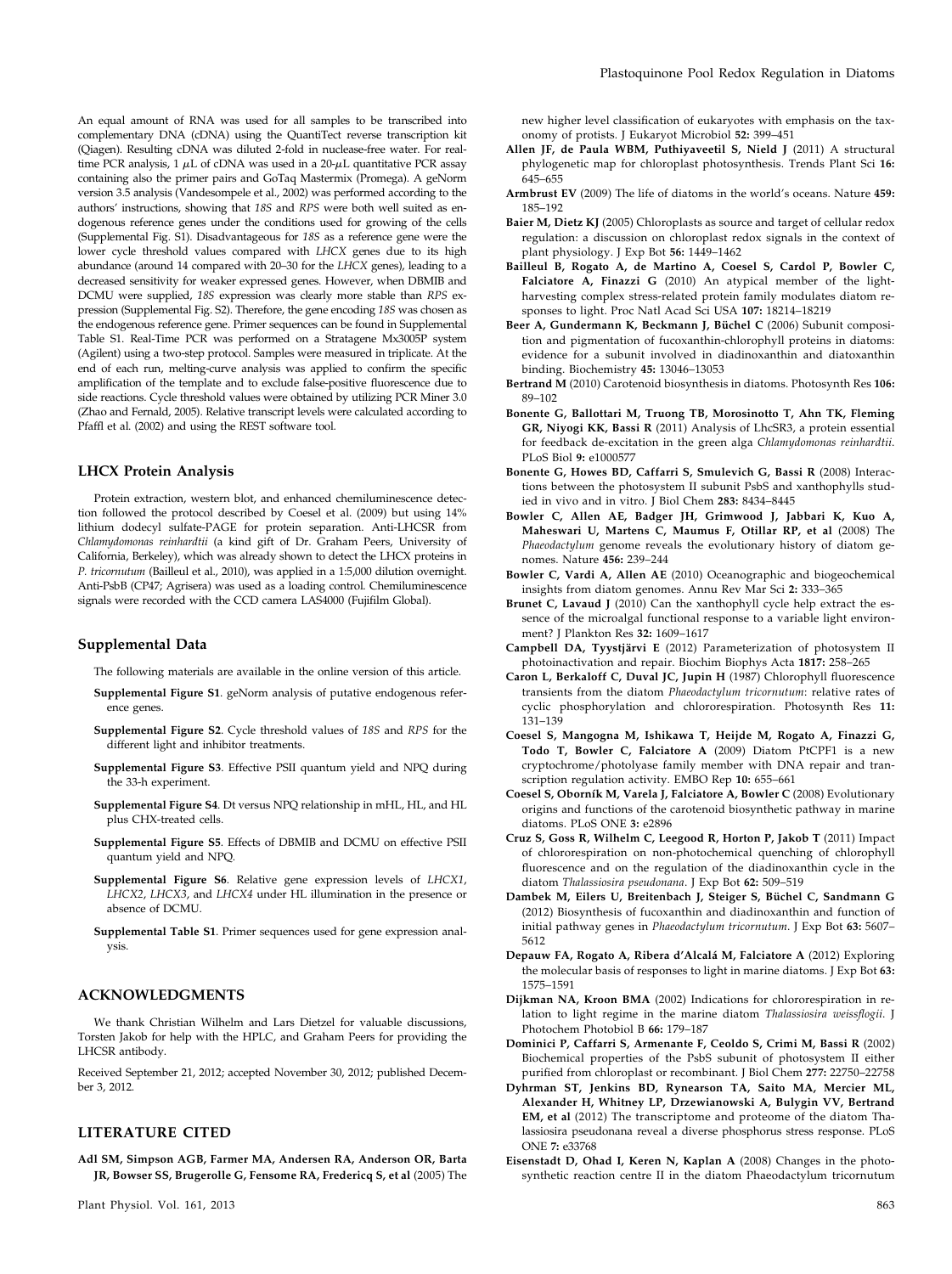Lepetit et al.

result in non-photochemical fluorescence quenching. Environ Microbiol 10: 1997–2007

- Engelken J, Funk C, Adamska I (2012) The extended light-harvesting complex (LHC) protein superfamily: classification and evolutionary dynamics. In R Burnap, W Vermaas, eds, Functional Genomics and Evolution of Photosynthetic Systems, Vol 33. Springer, New York, pp 265–284
- Escoubas JM, Lomas M, LaRoche J, Falkowski PG (1995) Light intensity regulation of cab gene transcription is signaled by the redox state of the plastoquinone pool. Proc Natl Acad Sci USA 92: 10237–10241
- Fey V, Wagner R, Bräutigam K, Pfannschmidt T (2005) Photosynthetic redox control of nuclear gene expression. J Exp Bot 56: 1491–1498
- Fischer BB, Krieger-Liszkay A, Eggen RL (2004) Photosensitizers neutral red (type I) and rose bengal (type II) cause light-dependent toxicity in Chlamydomonas reinhardtii and induce the Gpxh gene via increased singlet oxygen formation. Environ Sci Technol 38: 6307–6313
- Flors C, Fryer MJ, Waring J, Reeder B, Bechtold U, Mullineaux PM, Nonell S, Wilson MT, Baker NR (2006) Imaging the production of singlet oxygen in vivo using a new fluorescent sensor, Singlet Oxygen Sensor Green. J Exp Bot 57: 1725–1734
- Foyer CH, Neukermans J, Queval G, Noctor G, Harbinson J (2012) Photosynthetic control of electron transport and the regulation of gene expression. J Exp Bot 63: 1637–1661
- Frommolt R, Werner S, Paulsen H, Goss R, Wilhelm C, Zauner S, Maier UG, Grossman AR, Bhattacharya D, Lohr M (2008) Ancient recruitment by chromists of green algal genes encoding enzymes for carotenoid biosynthesis. Mol Biol Evol 25: 2653–2667
- Geider RJ, Delucia EH, Falkowski PG, Finzi AC, Grime JP, Grace J, Kana TM, La Roche J, Long SP, Osborne BA, et al (2001) Primary productivity of planet Earth: biological determinants and physical constraints in terrestrial and aquatic habitats. Glob Change Biol 7: 849–882
- Goss R, Jakob T (2010) Regulation and function of xanthophyll cycledependent photoprotection in algae. Photosynth Res 106: 103–122
- Goss R, Ann Pinto E, Wilhelm C, Richter M (2006) The importance of a highly active and DeltapH-regulated diatoxanthin epoxidase for the regulation of the PS II antenna function in diadinoxanthin cycle containing algae. J Plant Physiol 163: 1008–1021
- Green BR (2011) Chloroplast genomes of photosynthetic eukaryotes. Plant J 66: 34–44
- Grouneva I, Jakob T, Wilhelm C, Goss R (2009) The regulation of xanthophyll cycle activity and of non-photochemical fluorescence quenching by two alternative electron flows in the diatoms Phaeodactylum tricornutum and Cyclotella meneghiniana. Biochim Biophys Acta 1787: 929–938
- Grouneva I, Rokka A, Aro EM (2011) The thylakoid membrane proteome of two marine diatoms outlines both diatom-specific and species-specific features of the photosynthetic machinery. J Proteome Res 10: 5338–5353
- Guillard RRL (1975) Culture of phytoplankton for feeding marine invertebrates. In WL Smith, MH Chaney, eds, Culture of Marine Invertebrate Animals. Plenum, New York, 29–60
- Haehnel W (1984) Photosynthetic electron transport in higher plants. Annu Rev Plant Physiol 35: 659–693
- Havaux M, Strasser RJ, Greppin H (1991) A theoretical and experimental analysis of the qP and qN coefficients of chlorophyll fluorescence quenching and their relation to photochemical and nonphotochemical events. Photosynth Res 27: 41–55
- He J, Chow WS (2003) The rate coefficient of repair of photosystem II after photoinactivation. Physiol Plant 118: 297–304
- Jahns P, Holzwarth AR (2012) The role of the xanthophyll cycle and of lutein in photoprotection of photosystem II. Biochim Biophys Acta 1817: 182–193
- Jakob T, Goss R, Wilhelm C (1999) Activation of diadinoxanthin deepoxidase due to a chlororespiratory proton gradient in the dark in the diatom Phaeodactylum tricornutum. Plant Biol 1: 76–82
- Jakob T, Goss R, Wilhelm C (2001) Unusual pH-dependence of diadinoxanthin de-epoxidase activation causes chlororespiratory induced accumulation of diatoxanthin in the diatom Phaeodactylum tricornutum. J Plant Physiol 158: 383–390
- Jeffrey SW, Humphrey GF (1975) New spectrophotometric equations for determining chlorophylls a, b, c1 and c2 in higher plants, algae and natural phytoplankton. Biochem Physiol Pflanzen 167: 191–194
- Juhas M, Büchel C (2012) Properties of photosystem I antenna protein complexes of the diatom Cyclotella meneghiniana. J Exp Bot 63: 3673–3681
- Karpinski S, Escobar C, Karpinska B, Creissen G, Mullineaux PM (1997) Photosynthetic electron transport regulates the expression of cytosolic ascorbate peroxidase genes in Arabidopsis during excess light stress. Plant Cell 9: 627–640
- Kikutani S, Tanaka R, Yamazaki Y, Hara S, Hisabori T, Kroth PG, Matsuda Y (2012) Redox regulation of carbonic anhydrases via thioredoxin in chloroplast of the marine diatom Phaeodactylum tricornutum. J Biol Chem 287: 20689–20700
- Kleine T, Voigt C, Leister D (2009) Plastid signalling to the nucleus: messengers still lost in the mists? Trends Genet 25: 185–192
- Kroth PG, Chiovitti A, Gruber A, Martin-Jezequel V, Mock T, Parker MS, Stanley MS, Kaplan A, Caron L, Weber T, et al (2008) A model for carbohydrate metabolism in the diatom Phaeodactylum tricornutum deduced from comparative whole genome analysis. PLoS ONE 3: e1426
- Kurisu G, Zhang H, Smith JL, Cramer WA (2003) Structure of the cytochrome b6f complex of oxygenic photosynthesis: tuning the cavity. Science 302: 1009–1014
- Lavaud J (2007) Fast regulation of photosynthesis in diatoms: mechanisms, evolution and ecophysiology. Funct Plant Sci Biotech 1: 267–287
- Lavaud J, Materna AC, Sturm S, Vugrinec S, Kroth PG (2012) Silencing of the violaxanthin de-epoxidase gene in the diatom Phaeodactylum tricornutum reduces diatoxanthin synthesis and non-photochemical quenching. PLoS ONE 7: e36806
- Lavaud J, Rousseau B, Etienne AL (2004) General features of photoprotection by energy dissipation in planktonic diatoms (Bacillariophyceae). J Phycol 40: 130–137
- Lavaud J, Rousseau B, van Gorkom HJ, Etienne AL (2002a) Influence of the diadinoxanthin pool size on photoprotection in the marine planktonic diatom Phaeodactylum tricornutum. Plant Physiol 129: 1398–1406
- Lavaud J, Strzepek RF, Kroth PG (2007) Photoprotection capacity differs among diatoms: possible consequences on the spatial distribution of diatoms related to fluctuations in the underwater light climate. Limnol Oceanogr 52: 1188–1194
- Lavaud J, van Gorkom HJ, Etienne AL (2002b) Photosystem II electron transfer cycle and chlororespiration in planktonic diatoms. Photosynth Res 74: 51–59
- Lee MV, Topper SE, Hubler SL, Hose J, Wenger CD, Coon JJ, Gasch AP (2011) A dynamic model of proteome changes reveals new roles for transcript alteration in yeast. Mol Syst Biol 7: 514
- Lepetit B, Goss R, Jakob T, Wilhelm C (2012) Molecular dynamics of the diatom thylakoid membrane under different light conditions. Photosynth Res 111: 245–257
- Lepetit B, Volke D, Gilbert M, Wilhelm C, Goss R (2010) Evidence for the existence of one antenna-associated, lipid-dissolved and two proteinbound pools of diadinoxanthin cycle pigments in diatoms. Plant Physiol 154: 1905–1920
- Li H, Sherman LA (2000) A redox-responsive regulator of photosynthesis gene expression in the cyanobacterium Synechocystis sp. strain PCC 6803. J Bacteriol 182: 4268–4277
- Li Z, Wakao S, Fischer BB, Niyogi KK (2009) Sensing and responding to excess light. Annu Rev Plant Biol 60: 239–260
- Lohr M (2011) Carotenoid metabolism in phytoplankton. In S Roy, CA Llewellyn, E Skarstadt Egeland, G Johnsen, eds, Phytoplankton Pigments: Characterization, Chemotaxonomy and Applications in Oceanography. Cambridge University Press, New York, pp 113–161
- Lohr M, Schwender J, Polle JEW (2012) Isoprenoid biosynthesis in eukaryotic phototrophs: a spotlight on algae. Plant Sci 185-186: 9-22
- Lohr M, Wilhelm C (1999) Algae displaying the diadinoxanthin cycle also possess the violaxanthin cycle. Proc Natl Acad Sci USA 96: 8784–8789
- Long SP, Humphries S, Falkowski PG (1994) Photoinhibition of photosynthesis in nature. Annu Rev Plant Physiol Plant Mol Biol 45: 633–662
- Materna A, Sturm S, Kroth PG, Lavaud J (2009) First induced plastid genome mutations in an alga with secondary plastids: psbA mutations in the diatom Phaeodactylum tricornutum (Bacillariophyceae) reveal consequences on the regulation of photosynthesis. J Phycol 45: 838–846
- Nymark M, Valle KC, Brembu T, Hancke K, Winge P, Andresen K, Johnsen G, Bones AM (2009) An integrated analysis of molecular acclimation to high light in the marine diatom Phaeodactylum tricornutum. PLoS ONE 4: e7743
- Obrig TG, Culp WJ, McKeehan WL, Hardesty B (1971) The mechanism by which cycloheximide and related glutarimide antibiotics inhibit peptide synthesis on reticulocyte ribosomes. J Biol Chem 246: 174–181